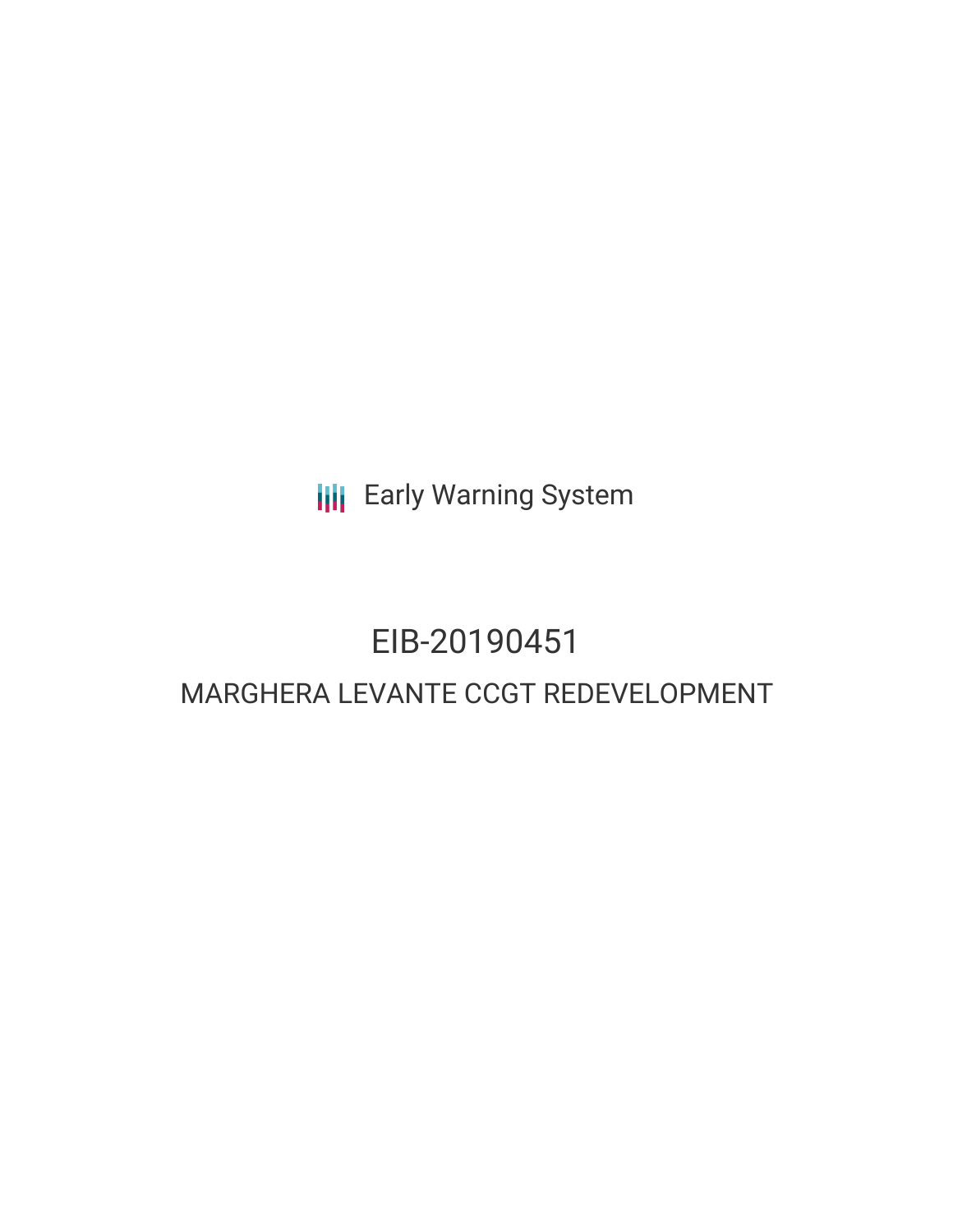

### **Quick Facts**

| <b>Countries</b>               | Italy                          |
|--------------------------------|--------------------------------|
| <b>Financial Institutions</b>  | European Investment Bank (EIB) |
| <b>Status</b>                  | Approved                       |
| <b>Bank Risk Rating</b>        | U                              |
| <b>Voting Date</b>             | 2020-05-15                     |
| <b>Borrower</b>                | <b>EDISON SPA</b>              |
| <b>Sectors</b>                 | Energy                         |
| <b>Investment Type(s)</b>      | Loan                           |
| <b>Investment Amount (USD)</b> | \$162.32 million               |
| <b>Loan Amount (USD)</b>       | \$162.32 million               |
| <b>Project Cost (USD)</b>      | \$338.72 million               |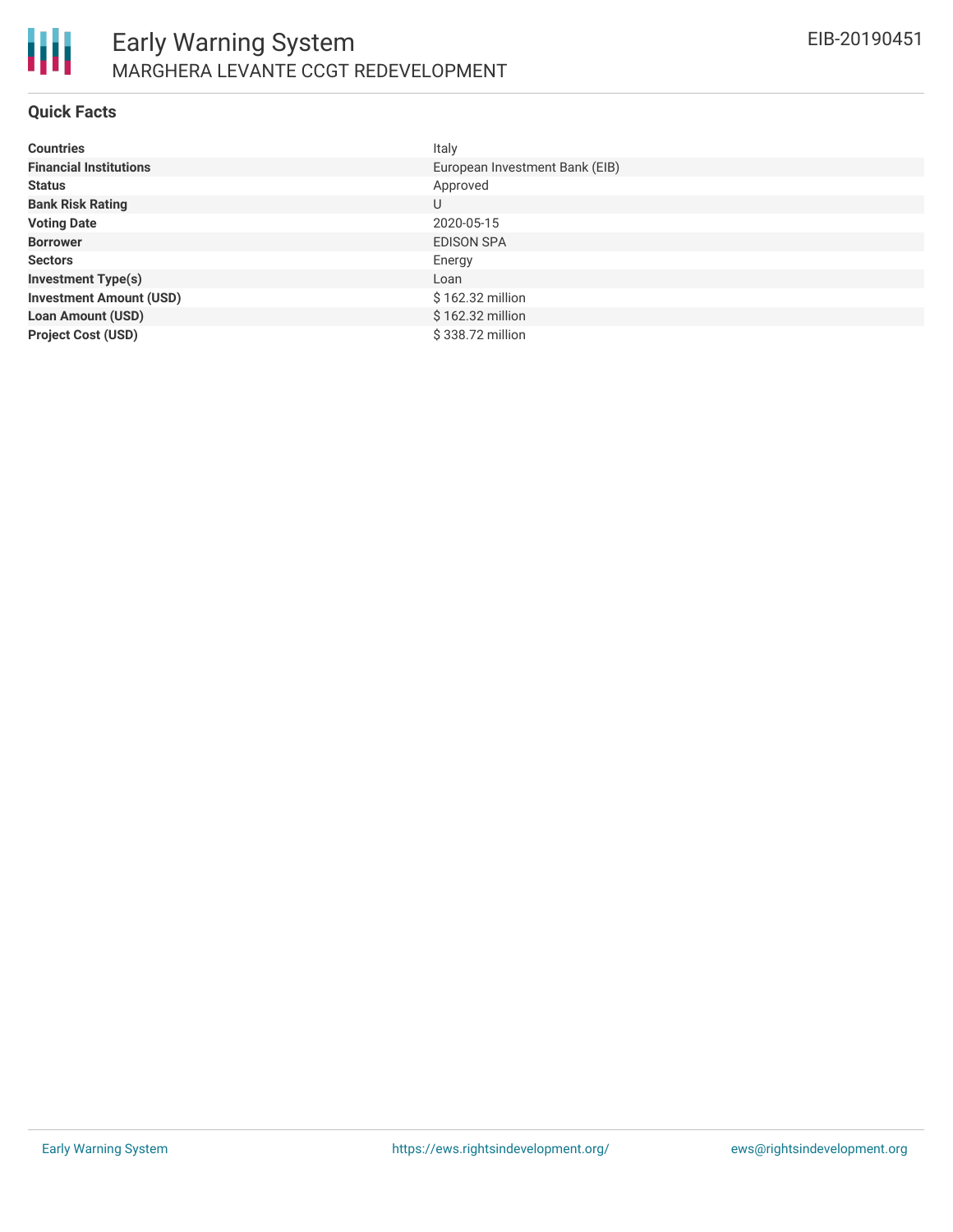

### **Project Description**

According to EIB website, the project will finance the construction of a new state of the art combined cycle power plant (CCGT) power plant in the existing Marghera Levante Power facility. It aims to contribute to the security and flexibility of electricity supply in Italy.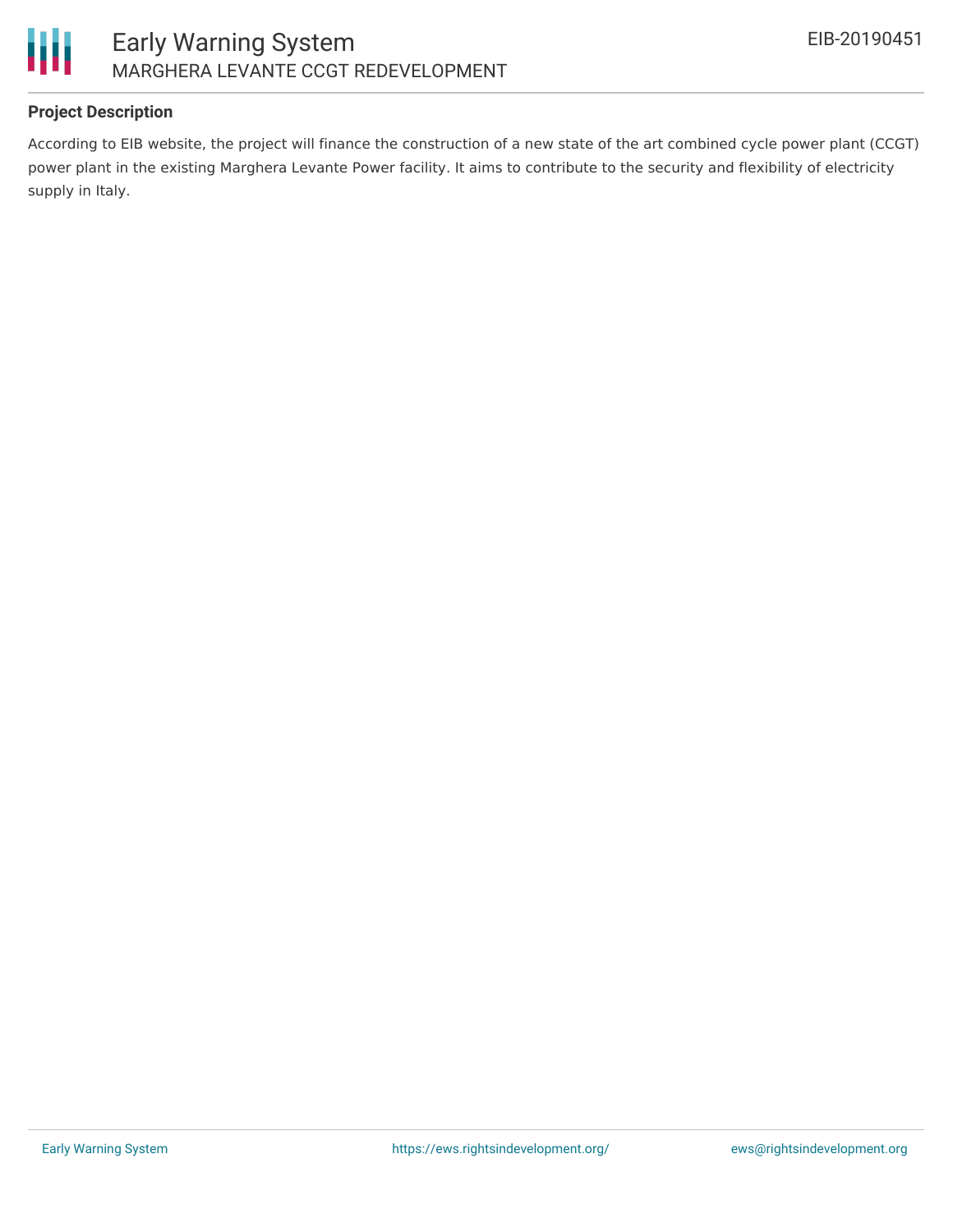

### **Investment Description**

European Investment Bank (EIB)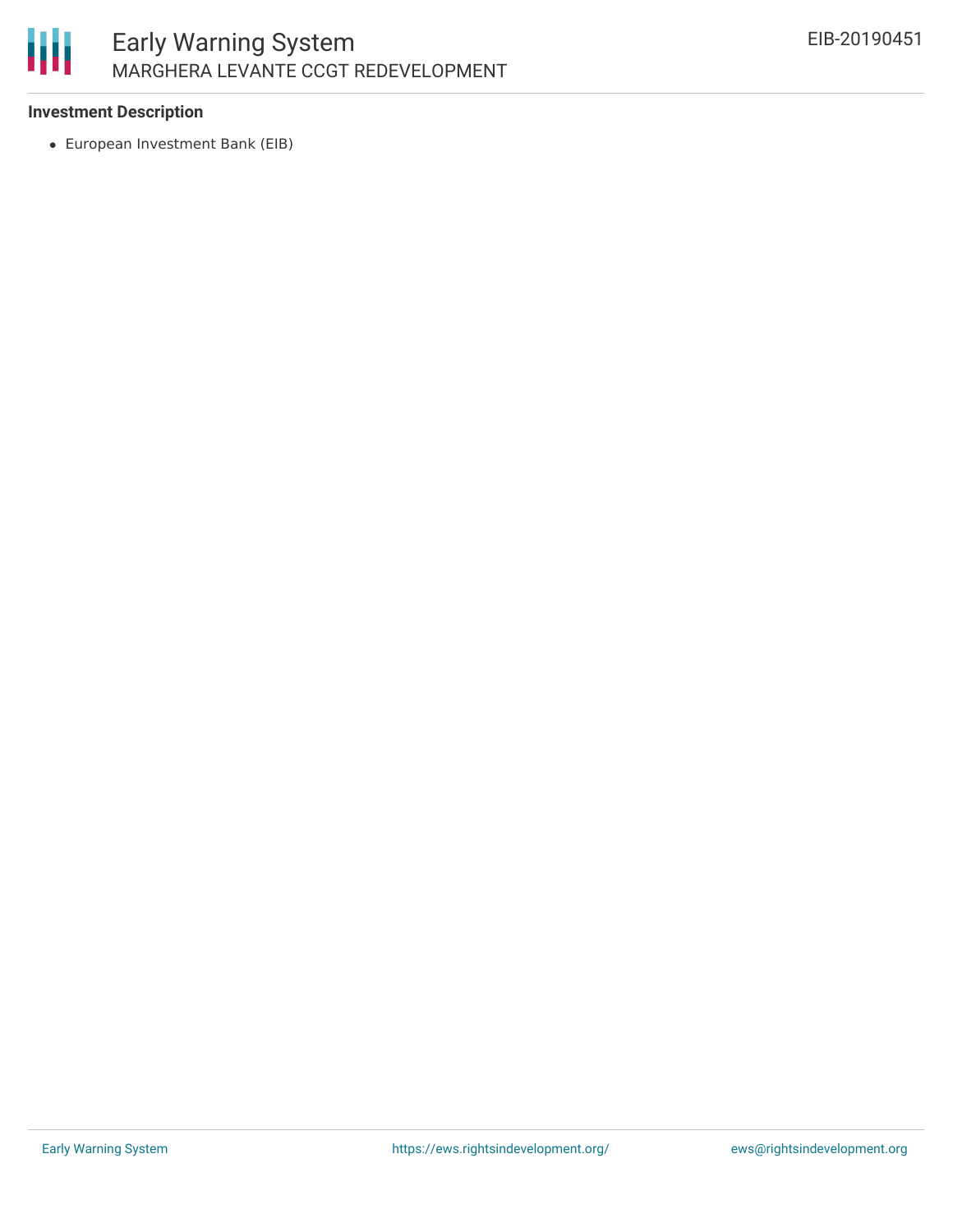# 冊

### Early Warning System MARGHERA LEVANTE CCGT REDEVELOPMENT

| <b>Private Actor 1</b>   | <b>Private Actor</b><br>Role | <b>Private Actor</b><br>Sector | <b>Relation</b> | <b>Private Actor 2</b> | <b>Private Actor</b><br>2 Role | <b>Private Actor</b><br>2 Sector |
|--------------------------|------------------------------|--------------------------------|-----------------|------------------------|--------------------------------|----------------------------------|
| $\overline{\phantom{0}}$ | -                            | -                              | $\sim$          | Edison SpA             | Client                         | $\sim$                           |